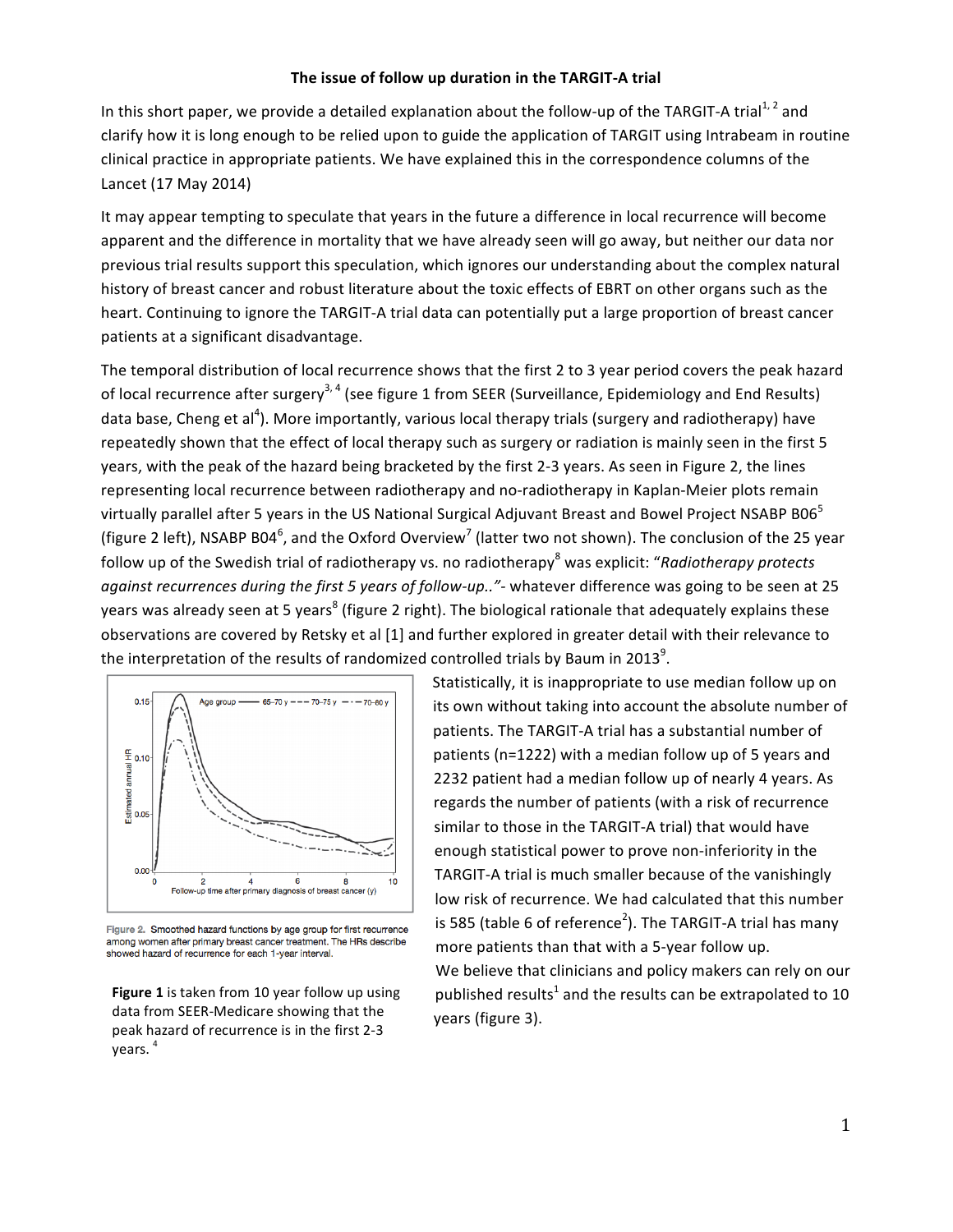

**Figure 2:** The effect of radiotherapy on local recurrence is only in the first 5 years and most of its benefit is already finished in the first 2-3 years. The difference between radiotherapy and no radiotherapy remains the same after the first 5 years.



**Figure 3** shows comparative results of TARGIT vs. EBRT in the Prepathology stratum in which TARGIT was given during the initial lumpectomy. Over a 12-year period it shows no significant difference between the two randomised arms in terms of local recurrence or disease free survival

The primary outcome of the TARGIT-A trial was local control and the secondary outcome was survival. Therefore, the best composite parameter to assess the comparative benefit/harm and quality of life is diseases free survival. In the latest publication<sup>1</sup> we concluded that the preferred method of delivery of TARGIT was during initial lumpectomy. There was no difference in the K-M estimates for disease-free survival with EBRT compared with TARGIT given during initial lumpectomy ( $p= 0.68$ ). The diseases free survival at 5 years was TARGIT 91.6% (88.7-93.8) vs. EBRT 90.1% (86.8- 92.6); and at 10 years TARGIT 81.3% (71-88) and EBRT 71.2% (49-85)

The study of natural history of breast cancer and in particular its treatment with radiation therapy has repeatedly shown that the effect of radiation on local recurrence is only in the first few years -maximum in the first 2-3 years and none after the first 5 years. Therefore, in conclusion, there is already sufficient follow up data in the TARGIT-A trial for a large number of patients to allow us to derive reliable conclusions.